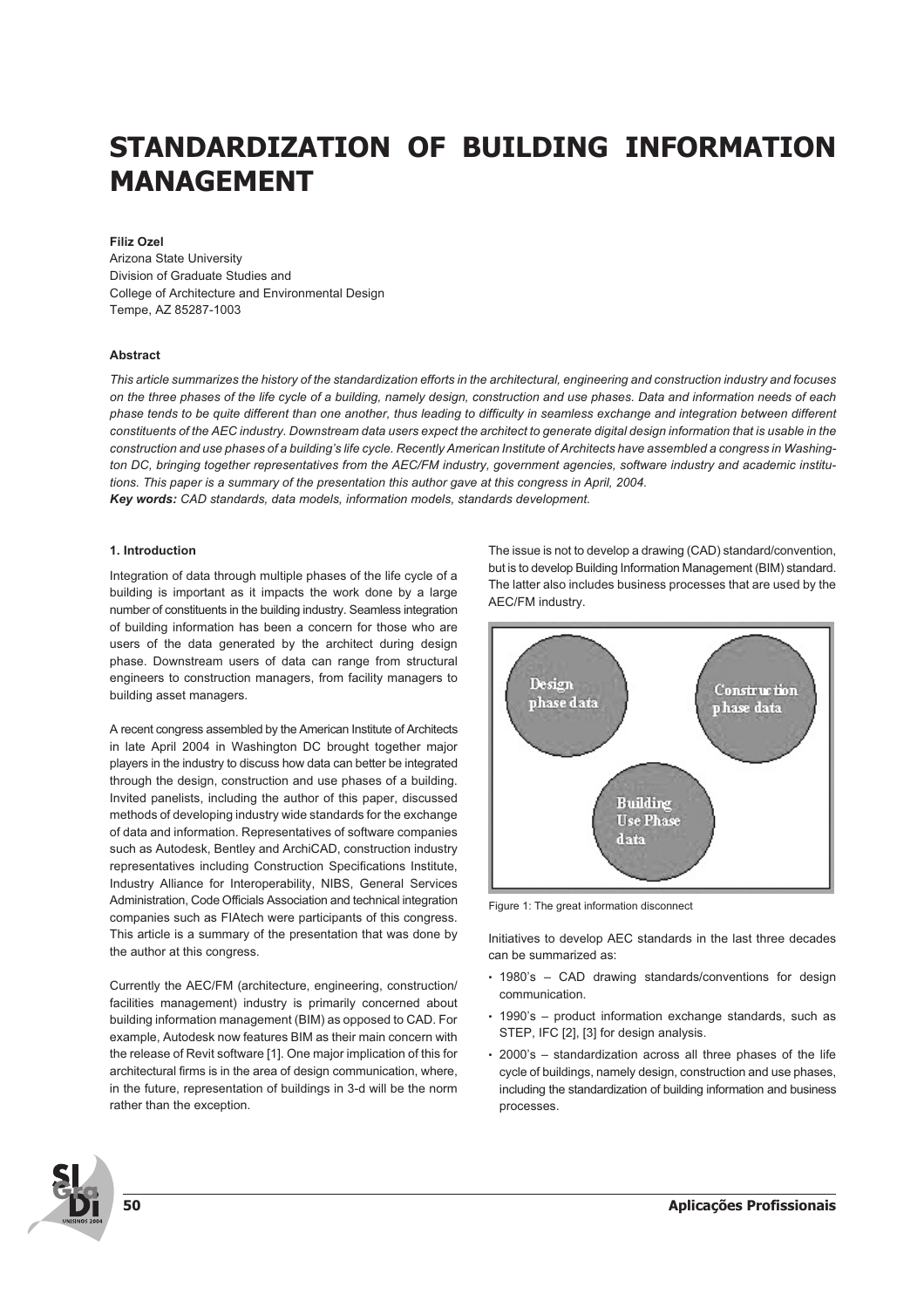Standardization of data/information exchange for the full life span of a building has proven to be a very difficult task, as reflected in the *great information disconnect* between data for (Figure 1) design, construction and building use phases. The lack of seamless integration of data impacts those who are at the downstream receiving end of design information such as facility managers, building asset managers, enterprise resource managers, etc., in short those who are involved in the use phase of a building. This is a major concern for the architect, since architects are now expected to generate digital design information that can be used in the later phases of the AEC/FM sequence.

## **2. Design phase standards**

Design phase includes "information disconnects" between design communication, analysis and management. Design representation is an important aspect of architectural education and practice, since it must convey design and construction information to others. Unfortunately, data models created as a result of visual representation of designs are not useful in design analysis or in design management, since these lack the structure needed to describe the complex relationships between building parts or knowledge about how such objects behave in the real world.

Conceptually CAD was initially seen as a continuation of manual drafting and blue print conventions, thus did not explore the potentials of the new digital media. These CAD conventions continue to dominate the way designs are represented in the AEC industry today. As a result of this, several efforts to develop CAD drawing conventions (standard layer names, sheet names/ numbers, etc.) came about [4]:

AIA (American Institute of Architects)

BS1192 (UK)

ISO 13567 (International Standards Organization)

NCS – National CAD Standards (US)

Version 1.0 of the AEC (UK) CAD Standard, released in May 2002, etc. [5]

The possibility of including design analysis and design management into the design process shifted the focus of design communication from visual to information representation and management.

## **2.1. Design analysis**

Digital design analysis is impacted by *the disconnect* between information for building components/ spaces, for building processes (behavior) [6] and for building content. New data/ information structures are needed to address this problem. The most important characteristic of this new structure is for it to represent building objects, their properties, and their relationship to each other and to the whole.



Figure 2: An early example of software with data structure that allowed design analysis, ArchFire based on CAEADS software data structure [7].

Early examples of design analysis software were isolated attempts to model data structures for building components and spaces for design analysis purposes (Figure 2). Therefore, a disconnect remains to this day between data models that will support three different aspects of design analysis, namely *buildings as objects*, *processes* such as energy, fire spread, acoustics, etc, and *content* such as furniture, people, goods and materials. Current efforts by ASHRAE and others now focus on the reconciliation of the first two for energy analysis purposes. Similar issues exist for life cycle analysis where one must calculate the environmental impact of mass and energy flow for each building component, making life cycle analysis the most complex and comprehensive of all design analysis efforts [8].

Another area where data disconnect is causing productivity loss is between design and construction phases [9]. Construction management software such as those for project scheduling/ management and cost analysis/estimation typically require the input of most data from scratch. Complex construction projects such as highrises, sports complexes, etc. require very versatile tracking and scheduling systems for the thousands of parts that need to be put together and thousands of tasks that need to be completed. Recently, due to its ability to manage spatially distributed data, geographic systems are successfully used to manage construction processes.

Furthermore, standardization of the way building materials are specified has been an important concern of the Construction Specifications Institute (CSI) for quite some time. CSI standards such as MasterFormat and Uniformat are now widely used in the industry, but are yet to be included in design communication software.

#### **3. Use phase data needs**

The use phase poses an important challenge, since building users and their data needs can be very varied.

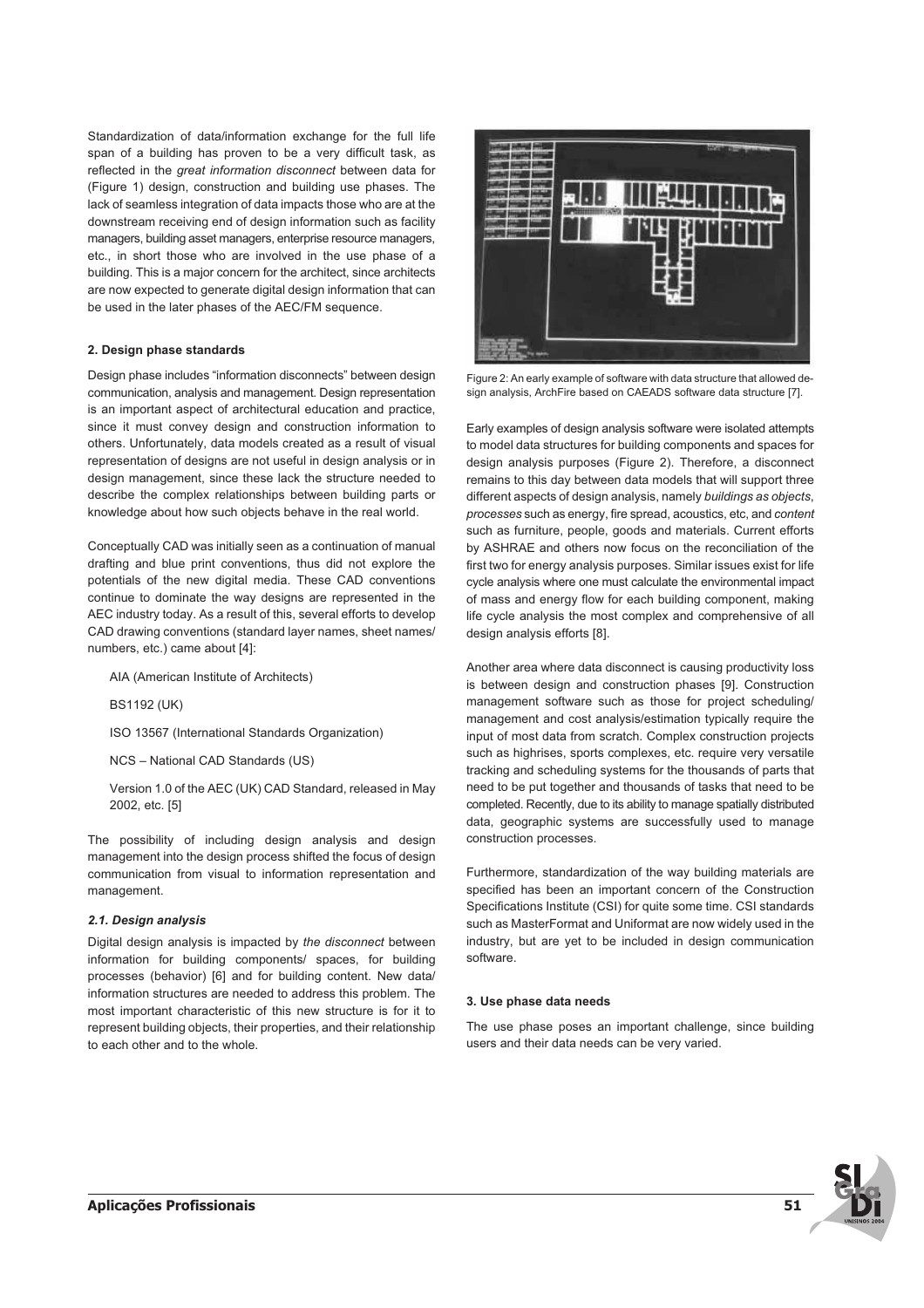This also considerably differs from the data and information needs of the other two phases, namely design and construction phases. Below are some areas that need building information at the use phase:

- Facility management (FM)
- Building asset management
- Enterprise resource management
- Real estate management
- Spatial/building information management, GIS, (CAD GIS interface)



Figure 3: Data modeling to building information modeling

Companies such as FIATECH [10] are now gearing towards producing full building information management software and are a big part of the seamless data/information integration effort. FIATECH is proposing to build a Data Standards Clearinghouse, where they want to "maintain information on evolving standard participants have access to more complete [standards] information…" The titles of some of the upcoming conferences are enough to indicate the direction of the industry: "Life Cycle Data Management and Information Integration", "Scenariobased Project Planning", "FIATECH Capital Projects Technology Roadmap" and "Roadmap Champions Integration" by NIST, etc. *Design automation experts* are becoming indispensable and business-to-business software solutions are becoming the norm in the business world. The AEC industry is now, more then ever, seeing the need for standardization and seamless integration. Governmental agencies such as General Services Administration (GSA) who manages thousands of square footage in federally owned buildings has been also at the forefront of standardization efforts, since they are such a major downstream design data user.

To address the *great information disconnect* in the AEC industry, numerous attempts can be cited. Among the collaborative efforts, the most widely known ones are:

• STEP – exchange of product model data based on an information modeling language (SDAI – standard data access interface) [2]

- IAI Industry Alliance for Interoperability, IFC Industry Foundation Classes – 3d object representation [3]. IFC compliance is becoming a standard for these as well as other specialized software.
- National CAD standard AIA-CSI-NIBS through NIBS' consensus building process

AEC software industry has mostly responded by developing propriety software and by using their own seamless integration framework:

- Autodesk Architectural Desktop and Revit [1]
- Bentley Microstation Tri Forma, Bentley Architecture, HVAC, ProjectWise, etc. [11]
- ArchiCAD [12]
- Nemetschek Allplan, etc.

# **4. Web based data/information sharing**

In her recent article [13], this author has focused on the potential of XML [14] technology for building information sharing. Standardization efforts can benefit from the use of XML (Extensible Markup Language) in areas such as:

- E-business applications [15]
- Collaborative design efforts
- Project management servers
- Web based technology helping with the standardization effort -

The flexibility of XML is both a curse and a blessing. Due to its infinite flexibility, it increases the need for a common data/ information model even more.

# **3D Building information exchange**

- aecXML (Bentley) primarily non-graphic data [16]
- IfcXML (Industry Alliance for Interoperability) primarily graphic data [3]
- BlisXML (General object relationship builder)
- General 2d/3d CAD/drawing data exchange DesignXML (Autodesk) [17]



Figure 4: Issues in standardization